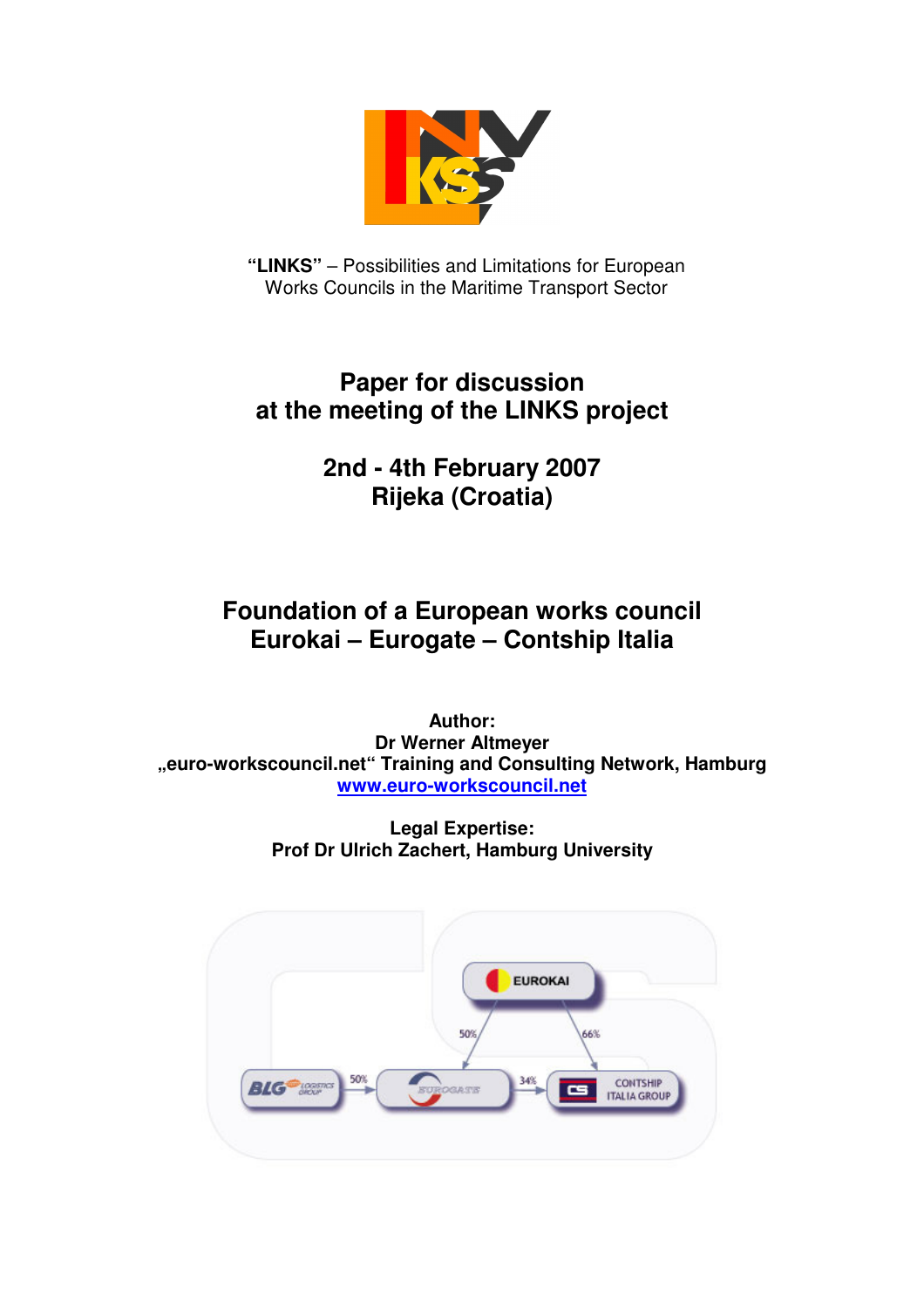## **Eurokai**

First of all it is necessary to clarify whether Eurokai fulfils the prerequisites for setting up an EWC.

Option 1: If Eurokai merely performs the function of a investment company, according to the EU Merger Regulations, and isn't directly involved in the management of Contship Italia, an EWC would not have to be set up for Eurokai. In this case an EWC for Contship Italia, would have to be established according to Italian law. However this wouldn't include the employees of Eurogate. According to their business report, Eurokai is purely a finance holding company.

Option 2: If Eurokai were to be involved in the management of Contship Italia, an EWC for Eurokai including Contship Italia would have to be set up according to German law. The fact that Thomas Eckelmann, CEO of Eurokai, is also member of the management team of Contship Italia speaks in favour of this solution. This EWC could, but wouldn't automatically, include the employees of Eurogate.

### **BLG**

The Bremen warehouse company (BLG AG) disposes over two further subsidiaries apart from their participation in Eurogate: BLG Logistics Automobile with about 1,500 employees and BLG Logistics Contract with about 1,700 employees. These two subsidiaries are represented in the UK, Italy, Austria and Slovakia with majority interests. Therefore presumably an independent EWC should be established for BLG Logistics Group according to German law. However this EWC wouldn't automatically include the employees of Eurogate.

### **Eurogate**

Eurokai holds 50% of Eurogate shares and the BLG Logistics Group hold the other 50%. The legislator hasn't made any clear regulations for such cases. Legal technical literature and jurisdiction reveal contradictory opinions.

Option 1: Some lawyers hold the view that the staff of the subsidiary which is a joint venture (50:50) - such as Eurogate - can't be part of the European works councils of the parent companies. So an additional, independent EWC would be most suitable for Eurogate according to German law.

Option 2: Other legal opinions would favour the assignment of the staff of Eurogate to one of the two parent companies. In this case the employees of Eurogate would be represented by the EWC at Eurokai **or** the EWC at BLG.

However the legal issue (option 1 or option 2) only needs to be solved, if no bargaining solution can be found to form a legal EWC. In practice an EWC agreement is negotiated in 99% of all cases, an EWC by law is the exception.

### **Priority for bargaining solution**

In the case of a bargaining solution the two parties, that is the special negotiating committee (SNB) and the employer, decide which construction is chosen. It is at the discretion of the negotiating parties whether the employees of Eurogate are represented by the EWC of Eurokai or the EWC of BLG Logistics Group or whether an additional EWC is set up for Eurogate. The foundation of an EWC for Eurogate is also possible if no EWC is founded for the parent companies.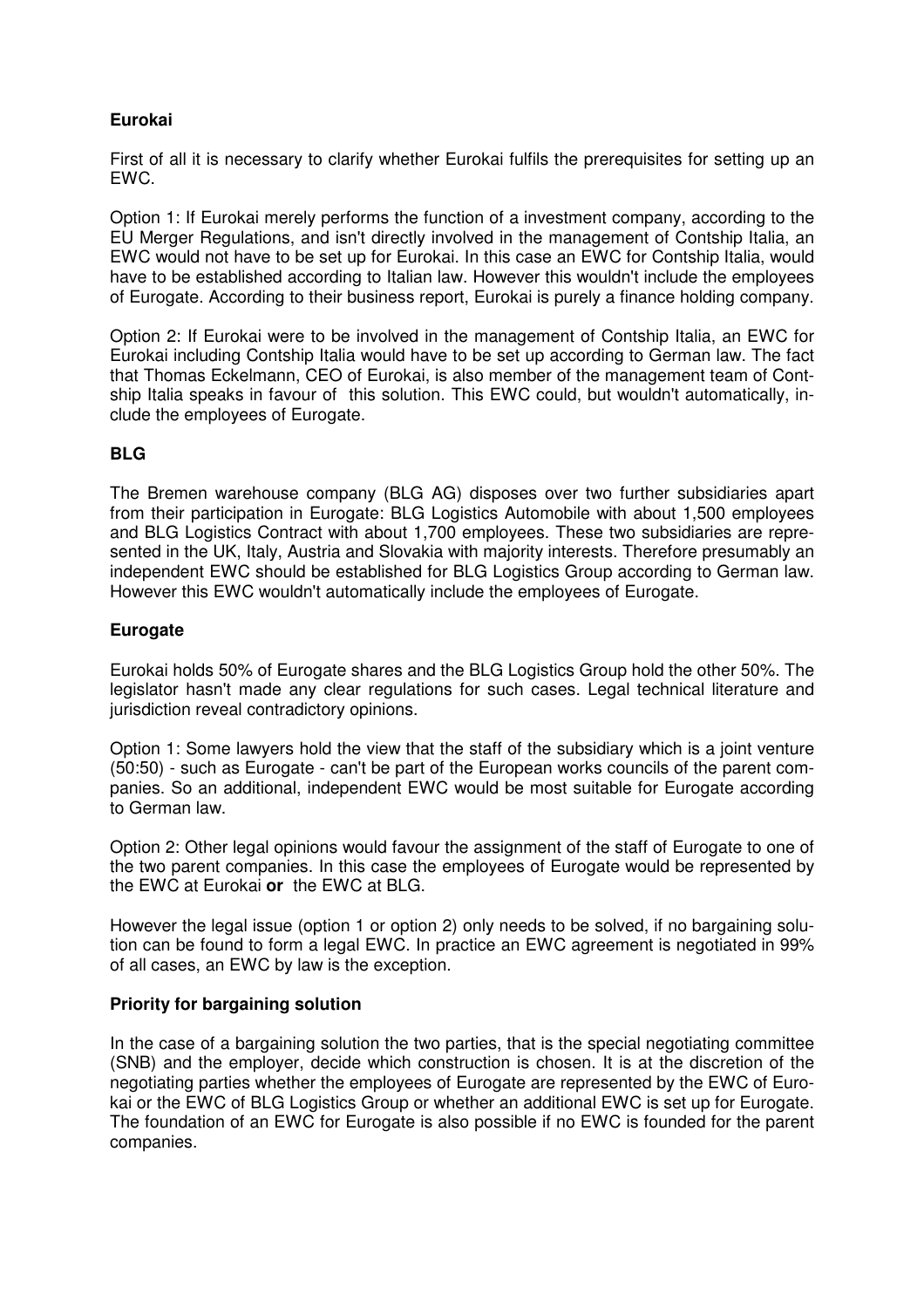### **The following possibilities would be conceivable:**

Maximum solution, three European works councils: 1 EWC for Eurokai, inclusive of Contship Italia 1 EWC for BLG 1 EWC for Eurogate

Minimal solution, only an EWC: 1 EWC for Eurogate (inclusive of Contship Italia)

Mixed construction, several European works councils with a common bracket: 1 EWC for Eurokai

1 EWC for BLG

1 common committee for Eurogate

Other constructions are also conceivable.

#### **Further procedure:**

1. Acquisition of data

The workers' representatives of Eurogate in Germany and of Contship Italia have the right to information from the management. This applies particularly to data about company structure and staff size in individual countries but also data concerning exact locations. The European court of justice in Luxembourg has confirmed this right in several cases.

#### 2. Formulation of a draft

Before discussions are held with the employer, the trade unions and workers' representatives involved should reach a joint position. The result of this discussion process should be a draft for an EWC agreement. This is then presented jointly to the central management.

3. Proposal to set up a special negotiating committee

The official procedure for establishing a European works council starts when the proposal to form the special negotiating committee (SNB) is made. The SNB negotiates with central management and reaches an EWC agreement. Its composition is regulated by law, the election of its members is determind by the respective national regulations.

#### **Possible problems:**

If the request to form the SNB is made too early, the employees' side puts itself down under unnecessary time pressure because the deadlines are determind by the day of the request by two countries. The amount of time involved in finding a candidate and for the election of delegates in all countries, as well as for the discussion of a common strategy shouldn't be underestimated. However if the employer holds a blockading stance and would like to avoid the establishment of a European works council, the fastest way is through an immediate proposal because after six months at the latest an EWC must then be formed by law, according to the subsidiary requirements of the EWC Directive.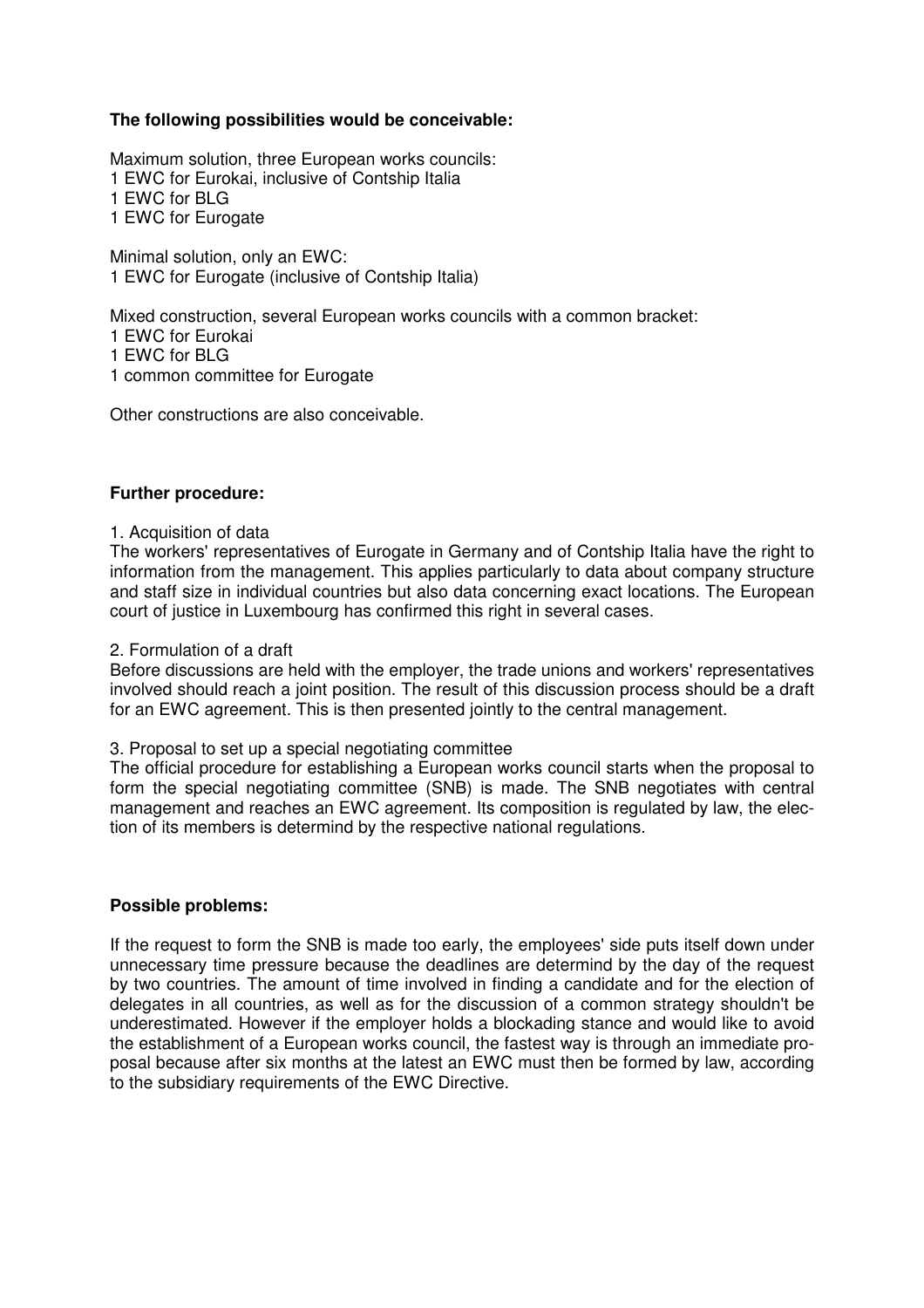